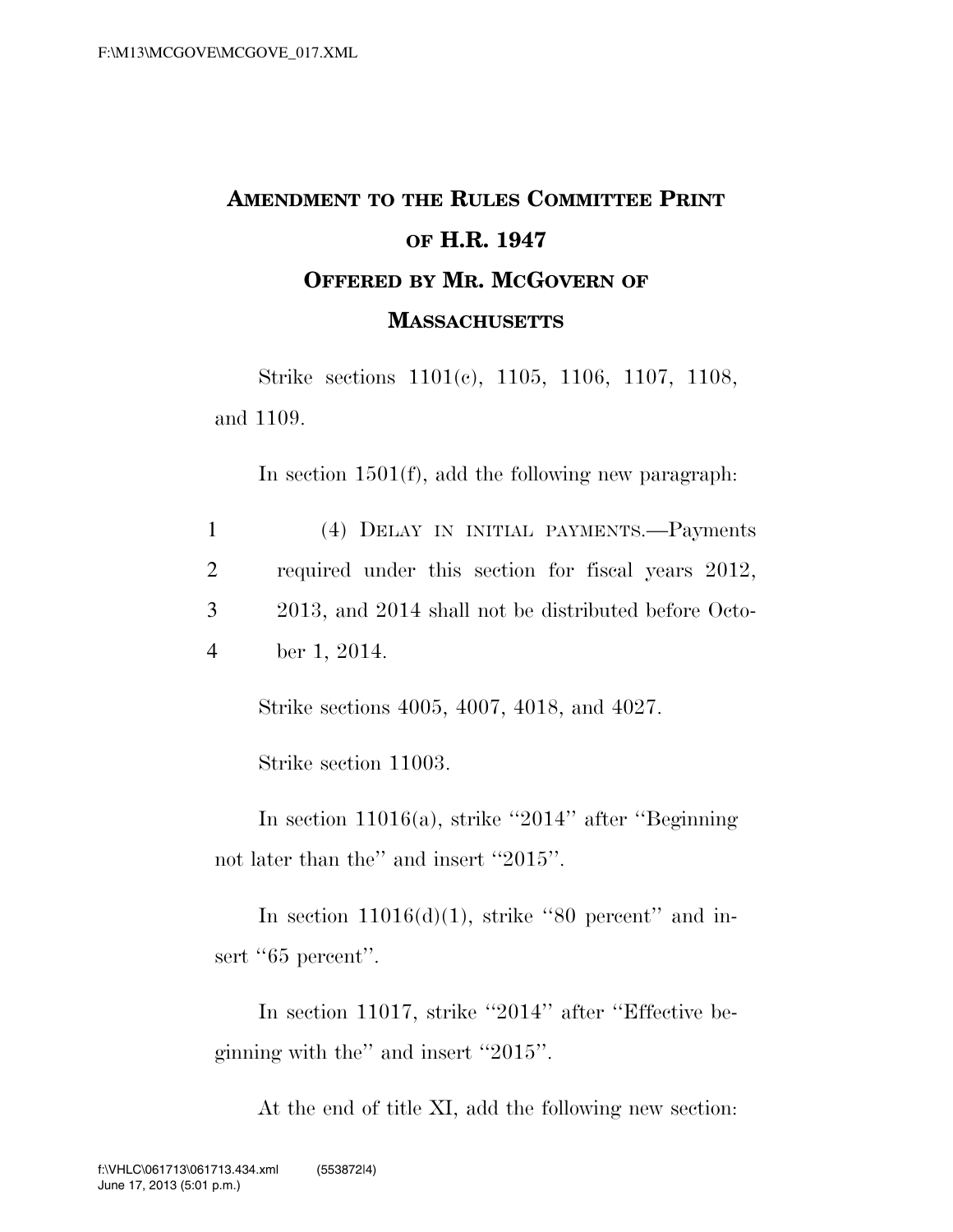| $\mathbf{1}$   | SEC. 11025. CAP ON OVERALL RATE OF RETURN FOR CROP         |
|----------------|------------------------------------------------------------|
| $\overline{2}$ | <b>INSURANCE PROVIDERS AND ON REIMBURSE-</b>               |
| 3              | MENTS FOR ADMINISTRATIVE AND OPER-                         |
| $\overline{4}$ | <b>ATING EXPENSES.</b>                                     |
| 5              | (a) CAP ON OVERALL RATE OF RETURN.—Section                 |
| 6              | $508(k)(3)$ of the Federal Crop Insurance Act 26 (7 U.S.C. |
| 7              | $1508(k)(3)$ is amended—                                   |
| 8              | $(1)$ by designating paragraph $(3)$ as subpara-           |
| 9              | $graph(A)$ and, before such subparagraph, by insert-       |
| 10             | ing $\cdot$ (3) RISK.—"; and                               |
| 11             | $(2)$ by adding at the end the following new sub-          |
| 12             | paragraph:                                                 |
| 13             | "(B) CAP ON OVERALL RATE<br>$\rm{OF}$<br>$RE-$             |
| 14             | TURN.—The target rate of return for all the                |
| 15             | companies combined for the 2013 and subse-                 |
| 16             | quent reinsurance years shall be 12 percent of             |
| 17             | retained premium.".                                        |
| 18             | (b) ADDITIONAL CAP ON REIMBURSEMENTS.—Sec-                 |
| 19             | tion $508(k)(4)$ of the Federal Crop Insurance Act (7)     |
| 20             | U.S.C. $1508(k)(4)$ is amended by adding at the end the    |
| 21             | following new subparagraph:                                |
| 22             | "(G) ADDITIONAL CAP ON REIMBURSE-                          |
| 23             | $MENTS.$ Notwithstanding subparagraphs $(A)$               |
| 24             | through $(F)$ , total reimbursements for adminis-          |
| 25             | trative and operating costs for the 2013 insur-            |
| 26             | ance year for all types of policies and plans of           |
|                |                                                            |